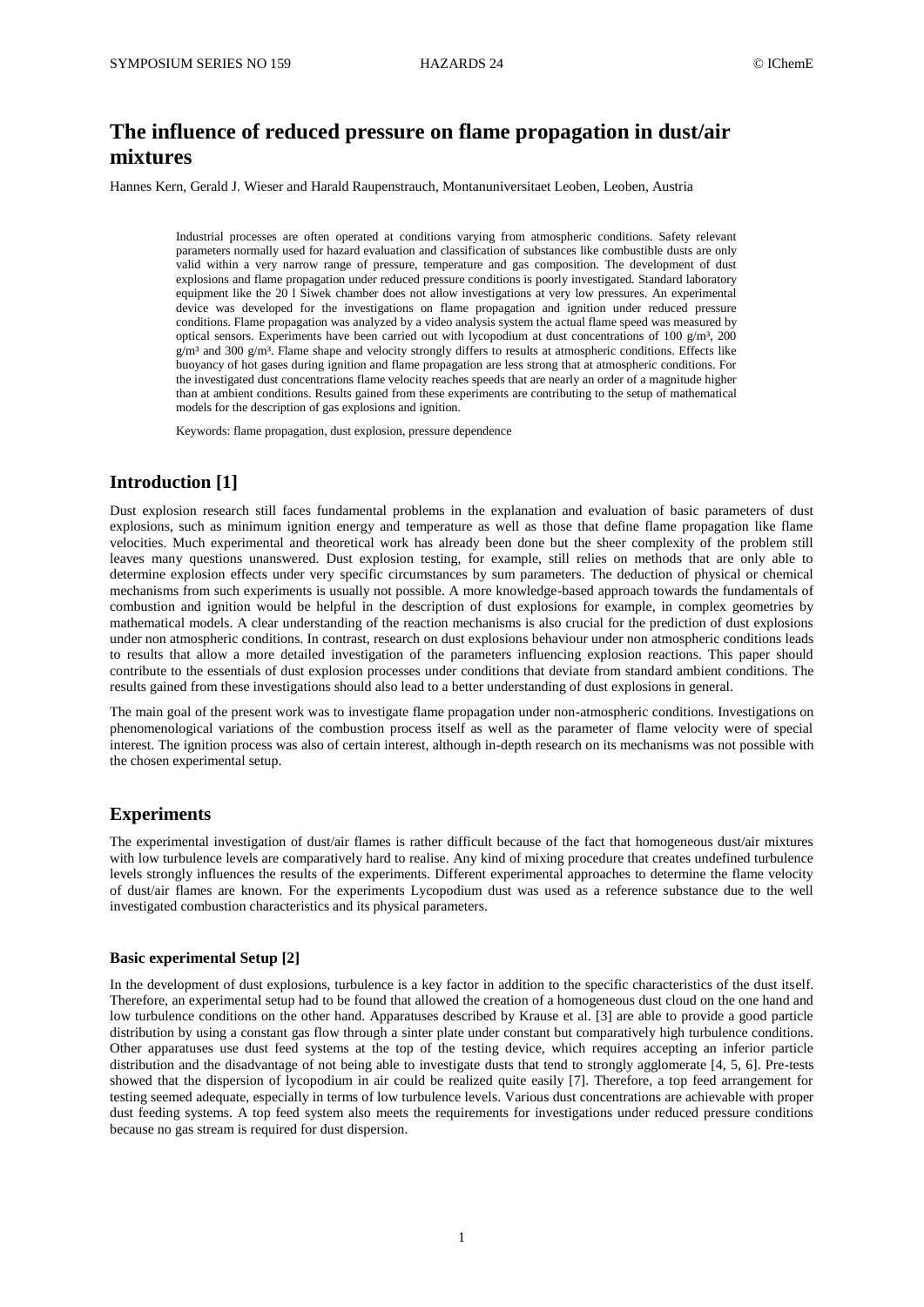

*Figure 1: Testing assembly for the determination of flame velocity below atmospheric pressure conditions*

Experiments in closed vessels often do not allow the visual observation of flame propagation and explosion development. For investigations of flame development, optical systems allowing the determination of flame propagation as well as flame geometry are obligatory. Experiments with pressure levels below atmospheric conditions required a completely sealed combustion section.

For the experiments a main explosion tube (length 2000 mm) made of Plexiglas® was chosen. A tube with an inner diameter of 140 mm and a wall thickness of 5 mm fulfilled the requirements for experiments at atmospheric as well as below atmospheric pressure conditions. Basically the apparatus consists of a bottom section connected to a vacuum pump and housing a spark ignition system, the main combustion tube and a top section with the dust feeding device. Measurement and detection is conducted using an optical system with photodiodes and a video camera for the measurement of the flame shape (Figure 1).

The head element houses the dust input system and is equipped with a flame arrestor and an explosion flap. The dust input is carried out by a screw conveyor that can be regulated by the operating voltage. The input system allows the generation of dust concentrations from 50 g/m<sup>3</sup> to 500 g/m<sup>3</sup> (Lycopodium).

The vacuum pump used for the creation of the proper pressure conditions allowed a minimum absolute pressure of around 90 mbar. Due to Bartknecht's [3] findings that an ignition below 20 mbar is not likely and the fact that the spark igniter used provided considerably low ignition energies  $(-10 \text{ mJ})$ , the pump characteristics proved to be satisfactory.

#### **Ignition System**

For the ignition of the dust/air mixture inside the combustion tube, a spark ignition system was used. The Ignition source provided an electrical spark with an ignition energy of around 10mJ, which was sufficient for the ignition of the dust/air mixture down to around 250-300mbar. The circuit diagram of the ignition generator is demonstrated in Figure 2.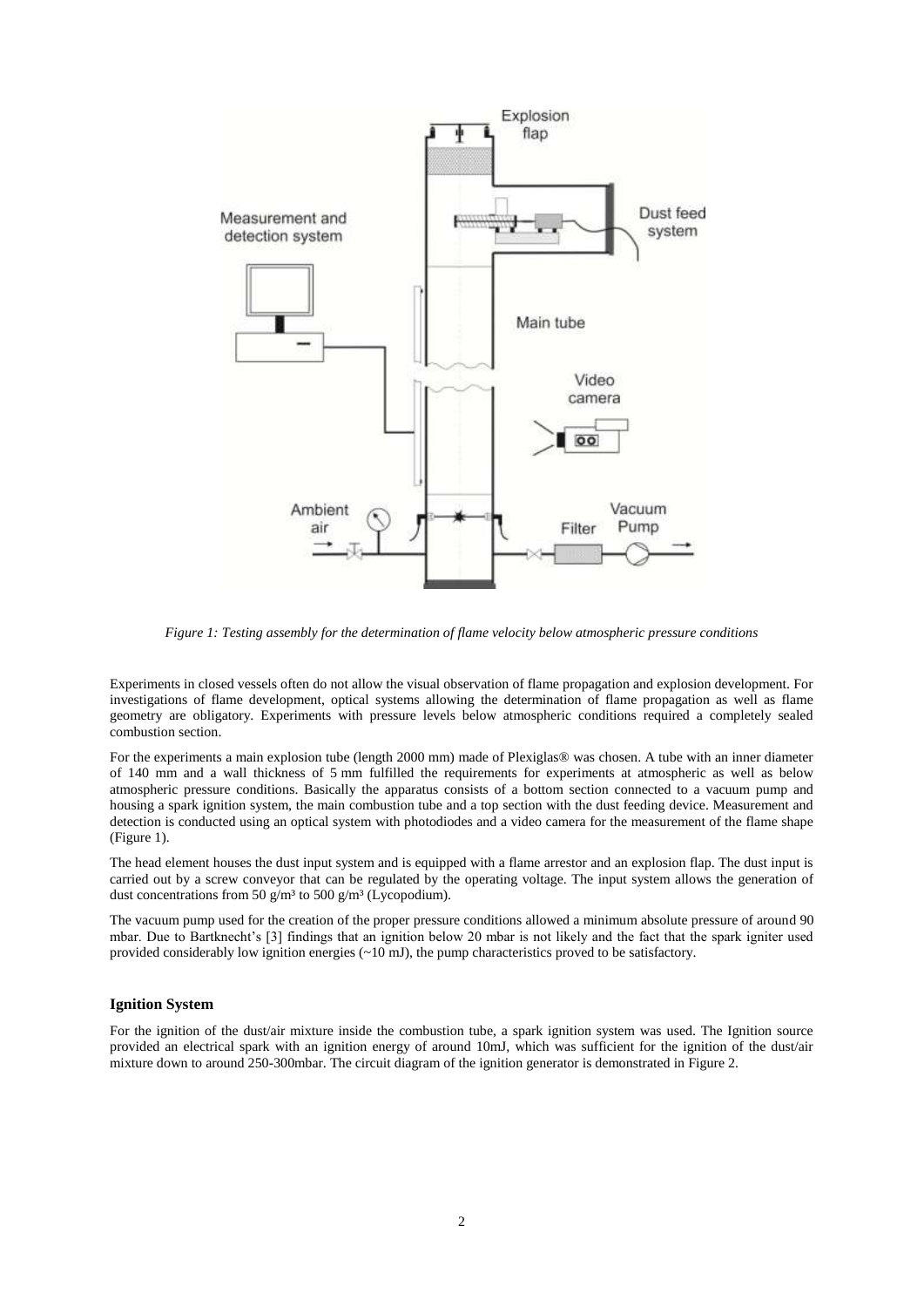

*Figure 2: Circuit diagram of the spark generator used for the ignition of the investigated dust/air mixtures.*

Two pointed steel-electrodes with a diameter of 2 mm were used as spark igniters. The electrodes were placed such as to form a gap of 6 mm right in the centre of the combustion tube. This electrode assembly is normally also used for dust explosion testing using electrical sparks, like for the determination of the minimum ignition energy [8].

### **Measurement of flame propagation**

Considering the characteristics of the flame, optical systems were used for the measurement of flame propagation and flame geometry. Pre-experiments revealed that flames obtained by lycopodium/air mixtures can be observed visually and emit considerable amounts of yellow and red light due to glowing particles. For the determination of the flame velocity, five BPW 34 silicon photodiodes were placed along the combustion tube. These show a peak in relative spectral sensitivity at around 850 nm, which covers the top end of the spectrum of visible light (780 nm) and also near infrared. The first photodiode was installed 100 mm above the ignition point, all others in steps of 400 mm. The photodiodes cover a large angular section, which leads to a pre-detection of the approaching flame front. However, this effect has the disadvantage that the detection signal does not form a sharp peak, which makes the analysis of the signal more difficult and less precise.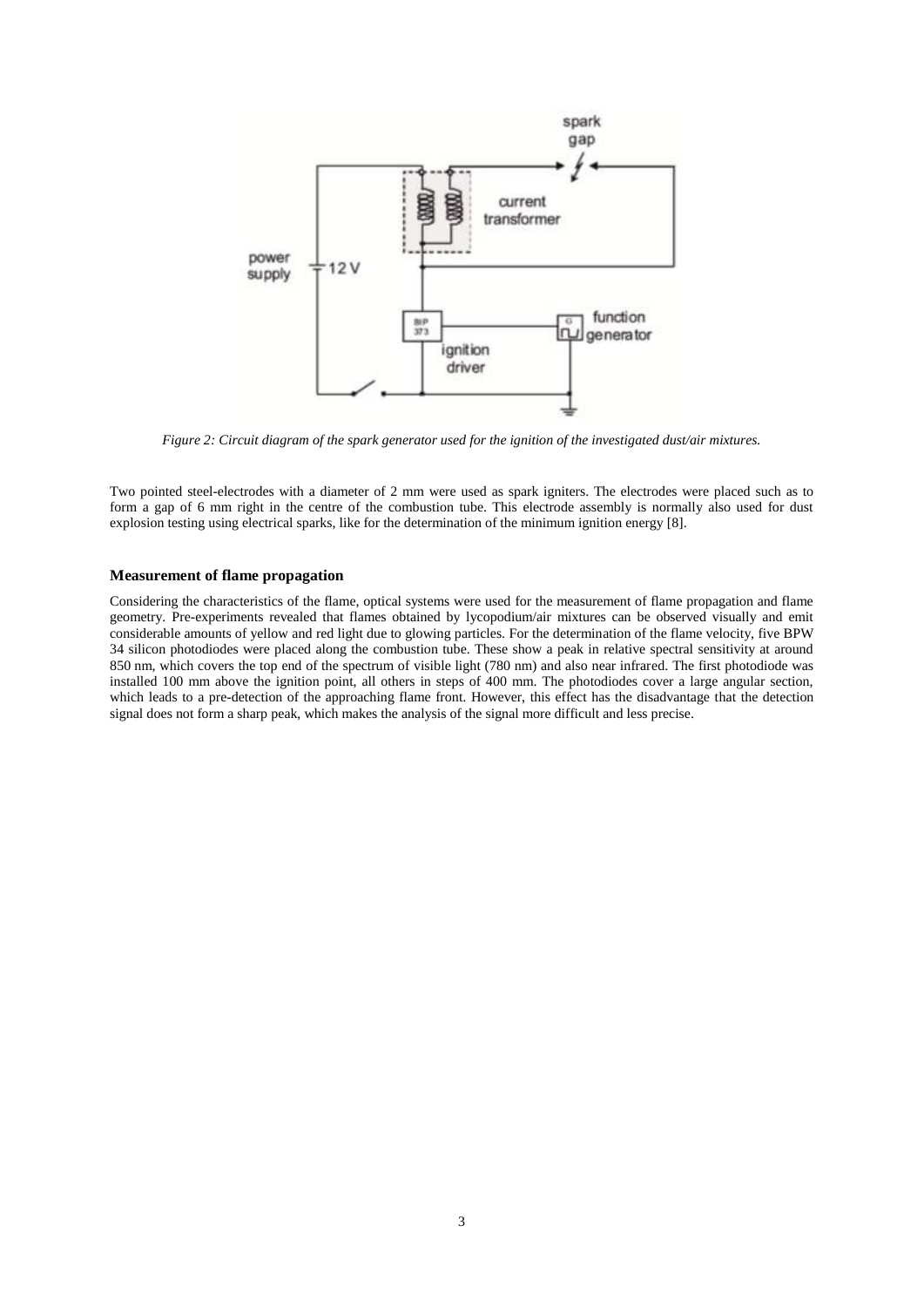

Figure 3: Signal development and flame propagation during an experiment with a dust concentration of 300  $g/m<sup>3</sup>$  at ambient pressure

Figure 3 describes the relation between the photodiode signals and actual flame propagation. The point 0 mm at 0 ms indicates the flame reaching the first photodiode. Around 240 ms later, the second diode at 400 mm is passed by the flame. Compared to the photodiode signals in the picture above, it can be seen that the signal peaks do not represent the exact location of the flame front.

It proved practical to measure the distances between defined offset points of the signal from the signal ground level. The offset point (POffset) was defined by the following equation (Eq. 1):

$$
P_{offset} = Signal + 3\sigma_{signal} \tag{1}
$$

The variable  $\sigma_{\text{signal}}$  indicates the standard deviation of the signal. The flame velocity was then calculated (Eq. 2) out of the time interval between the offset points of the first and the second signal  $(\Delta t)$  and the distance between the photodiodes  $( \Delta s)$ .

$$
S_F = \frac{\Delta S}{\Delta t} \tag{2}
$$

For calculation of the flame speed only the signal of the first two photodiodes was used. First experiments during construction of the apparatus revealed that the flame undergoes a certain acceleration reaching velocities at the top of the apparatus differing from those in the first section of up to an order of magnitude. Stable values could only be obtained in the first section of the combustion tube.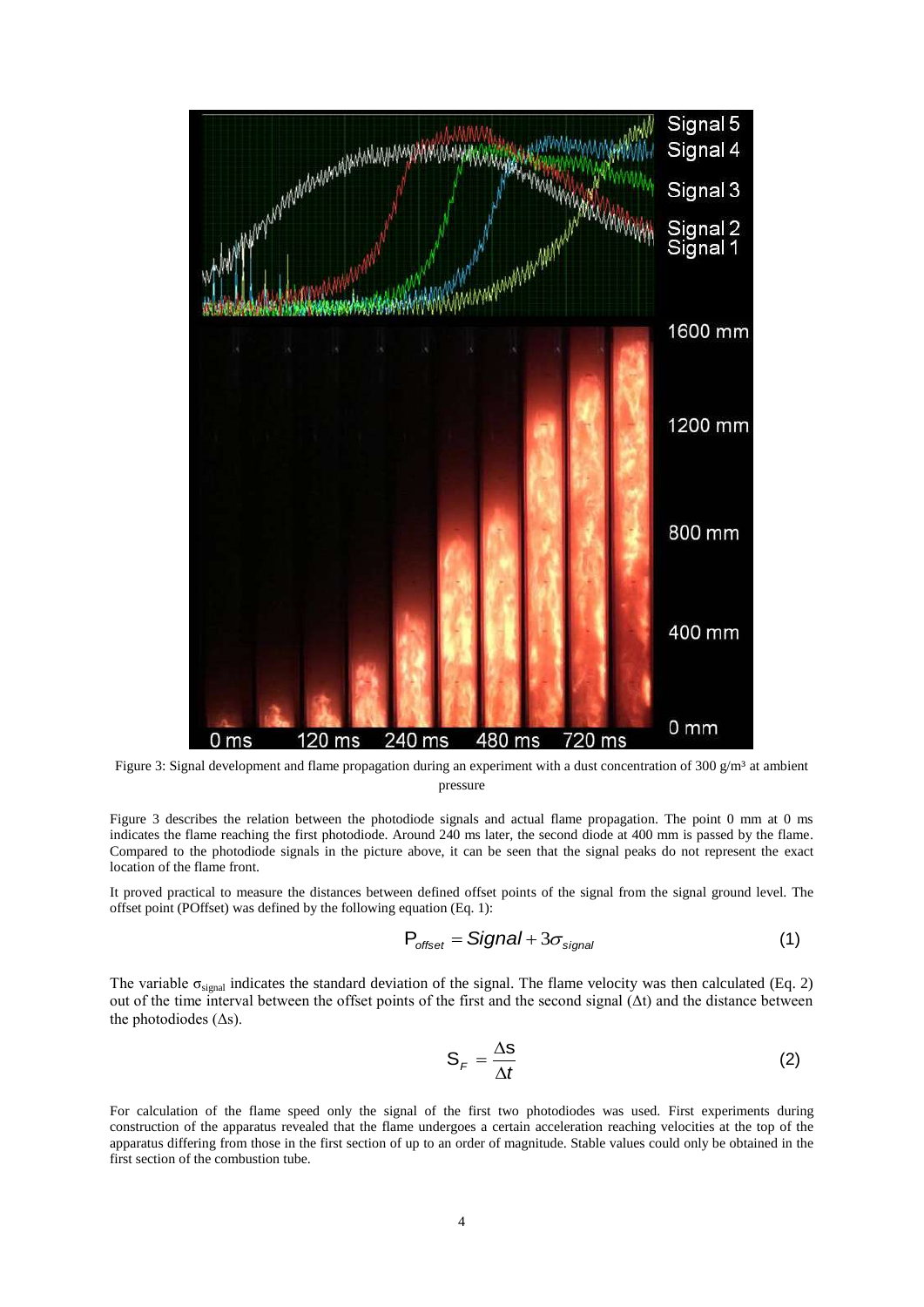The camera system was not used for the determination of the flame speed but only to be able to analyse the flame propagation process visually and to determine the flame shape.

# **Results and discussion**

### **Flame Propagation**

At ambient conditions the flame forms a parabolic shape due to wall effects [9]. During the experiments under reduced pressure conditions, a change in the appearance of the flame was noticed. The closed flame shape that is formed at ambient pressure becomes distorted during reduction of pressure (Figure 4). At the given concentration, flames at 450 mbar and 250 mbar show nearly the same flame speed of around 7 m/s but appear visually as completely different.



*Figure 4: Development of the flame shape during the reduction of pressure (lycopodium/air at 100 g/m³)*

At 250 mbar the flame does not form a uniform flame surface anymore and is dominated by single spot flames. In addition, the light intensity of the flames in the low pressure area is much lower than at ambient pressure, which may be caused by lower combustion temperatures.

#### **Flame speed**

Investigations on flame speed were conducted in the apparatus described in Figure 1. For igniting the dust/air mixture the spark generator described in 2.2 (IE ~10 mJ) was used.



*Figure 5: Pressure vs. flame average velocity at 100 g/m³ lycopodium*

During the experiments the apparatus was evacuated down to the designated pressure level and ignited after around 30 s of dust feeding to assure homogeneous dust dispersion. Experiments on the settling behaviour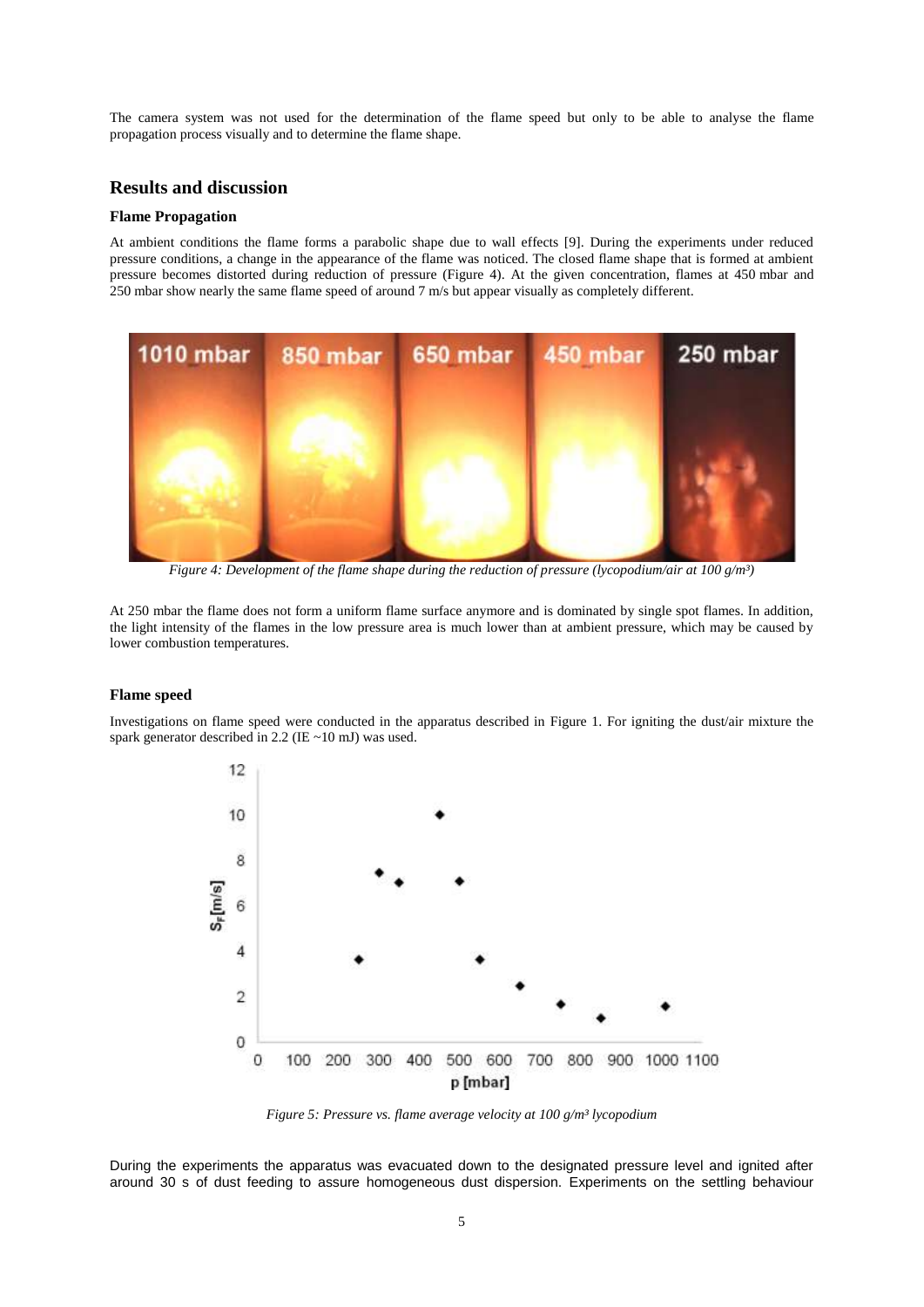showed a homogeneous dispersion of the dust approx. 50 cm below the feed point. The uniformity of the dust cloud was measured by two concentration sensors based on light extinction, 100 mm and 500 mm above the ignition point. CFD simulations on settling behaviour have been carried out and gave the same results regarding time and concentration profile. Experiments were carried out at dust concentrations of 100 g/m<sup>3</sup>, 200 g/m<sup>3</sup> and 300  $q/m<sup>3</sup>$ . Figure 5 shows the results of the first set of experiments carried out at 100  $q/m<sup>3</sup>$ .



*Figure 6: Pressure vs. average flame velocity at 200 g/m³ lycopodium*



*Figure 7: Pressure vs. average flame velocity at 300 g/m³ lycopodium*

A relatively stable flame speed was found between 1010 mbar and 750 mbar. Below 750 mbar the flame speed increases significantly reaching a maximum at 450 mbar. Further reduction of the pressure slows down flame propagation. With the spark generator used, igniton below a pressure of 250 mbar was impossible. As described above, the formation of a parabolic flame shape was not observed at very low pressures. The considerably high flame speed and the not very bright flame also led to a stronger variation of the values measured at reduces pressures.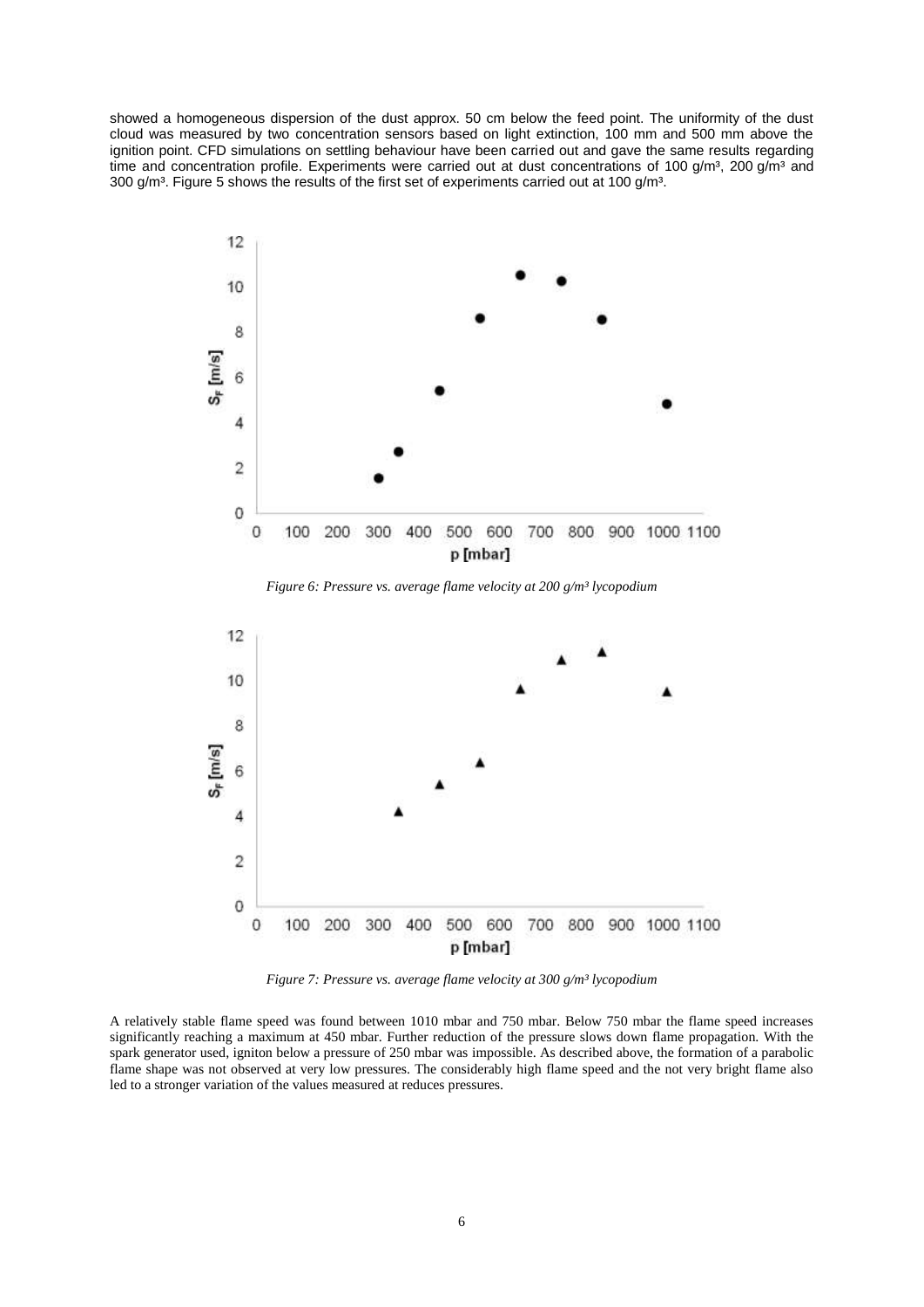

*Figure 8: Pressure vs. average flame velocity at 100 g/m<sup>3</sup>, 200 g/m<sup>3</sup> and 300 g/m<sup>3</sup> lycopodium* 

Figure 6 demonstrates of the results the flame speeds measured at a concentration of 200  $g/m<sup>3</sup>$  lycopodium in air during the reduction of pressure. Corresponding to the previous set of experiments, the flame speed rises during the reduction of pressure. A section of constant flame speed was not found. Maximum flame speed was observed at around 650 mbar. Ignition became impossible at a pressure of 300 mbar. As can be seen in Figure 7, the maximum of the flame speed shifted further towards ambient pressure when the dust concentration was raised to  $300 \text{ g/m}^3$ . The limit of ignitability shifted further and was reached at 350 mbar.

A comparison of all three datasets reveals that maximum flame velocities can be achieved at different pressures depending on the fuel concentration (Figure 8). The slope of the increasing as well als the decreasing flank of each curve also varies with the dust concentration. The curve at 100  $\frac{g}{m^3}$  is more narrow than at the other two concentrations. The curves spread with increasing dust concentrations. Interestingly, the falling flanks of all three curves seem to join at a value of around 200 mbar when extrapolated. 1 m<sup>3</sup> of air at 200 mbar contains the amount of oxygen that is necessary for the total combustion of 20-25 g of lycopodium. The lower explosion level of lycopodium lies right in this area. Therefore, the result seems consequent.

# **Conclusions**

Flame velocity is not a very common parameter for the evaluation of combustible dust/air mixtures, but the experimental settings chosen in this work allowed investigations of flame spread under reduced pressure conditions. In contrast to present testing equipment, the equipment used for this study allowed a closer look at the combustion process itself. It was possible to investigate the influencing parameters on and the conditions at the ignition process in a more detailed way than possible with the 20 l Siwek chamber or the MIKE 3 apparatus.

The experiments below atmospheric conditions revealed effects that had not been predictable in the first place. Flame speeds generally increased during pressure reduction up to a certain peak value and decreased after passing that maximum speed. Flame speeds measured at low pressure conditions reached an order of magnitude higher than at ambient conditions for the investigated dust concentrations of 100 g/m<sup>3</sup>, 200 g/m<sup>3</sup> and 300 g/m<sup>3</sup>. The velocity maximum shifted towards atmospheric pressure with increasing dust concentrations. Also the flame shape and appearance differs strongly from atmospheric conditions. Within the measurement and detection system there is still room for improvement but the results presented in this paper revealed some new perspectives in the research of flame propagation.

The results may not be applicable directly to a practical problem set but enable further research on the mechanisms and influencing parameters of the combustion process. From the knowledge thus gained, theories of combustion processes under atmospheric conditions can be improved.

## **References**

- [1] Kern, H., Explosible Dust/Air Mixtures Investigations on flame propagation under non atmospheric conditions, PhD Thesis, Montanuniversität Leoben, Leoben, 2013.
- [2] Wieser, G., Untersuchung der Flammenfortpflanzung in Staub/Luft-Gemischen unter reduzierten Druckbedingungen, Master Thesis, Montanuniversität Leoben, Leoben, 2013.